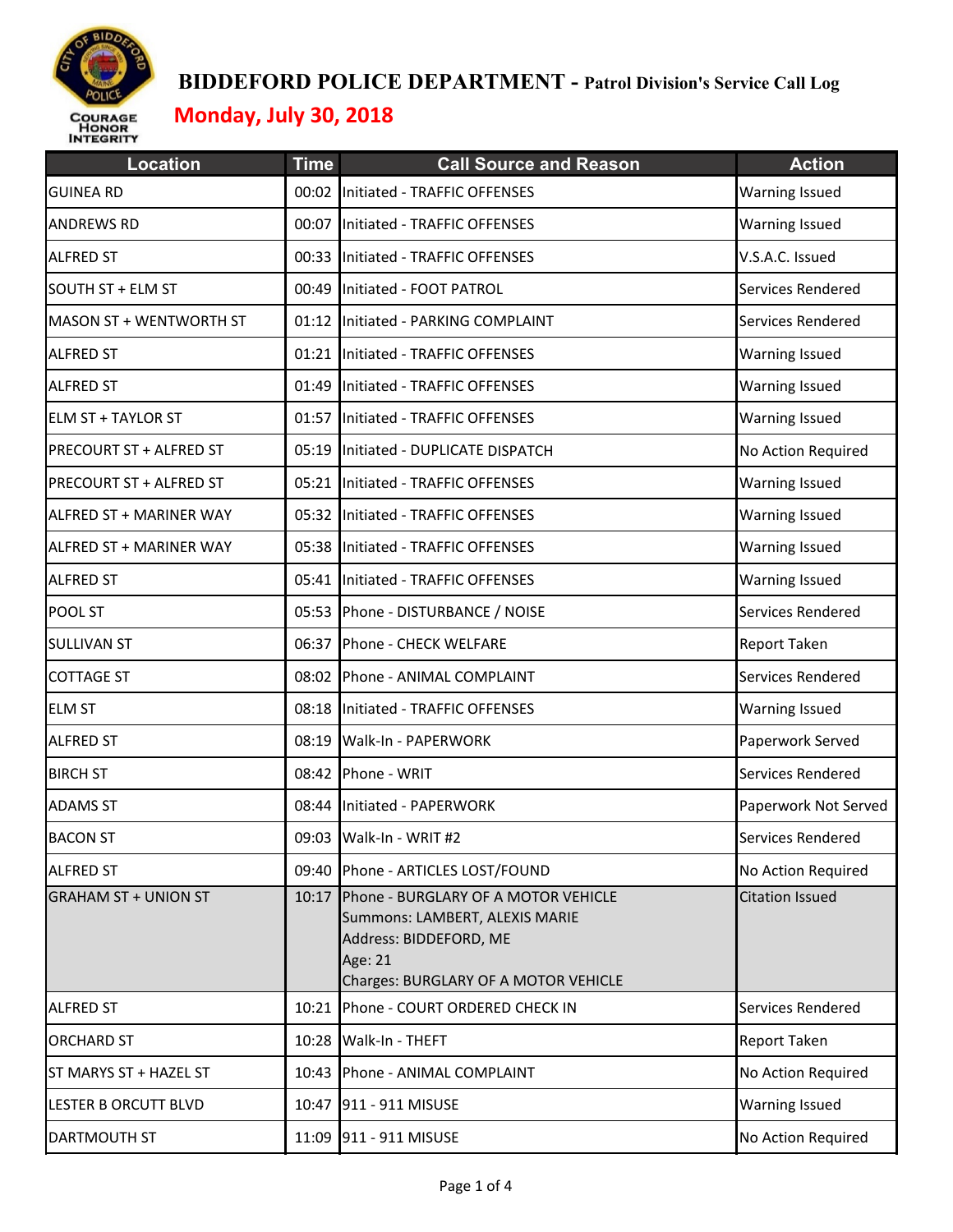

| <b>Location</b>              | <b>Time</b> | <b>Call Source and Reason</b>                 | <b>Action</b>           |
|------------------------------|-------------|-----------------------------------------------|-------------------------|
| <b>ELM ST</b>                |             | 11:10 911 - 911 MISUSE                        | Services Rendered       |
| <b>CUTTS ST</b>              |             | 11:33 Walk-In - FRAUD (INSUFFICIENT FUNDS)    | Report Taken            |
| POOL ST                      | 11:46       | Walk-In - MUTUAL AID - POLICE                 | Services Rendered       |
| <b>ALFRED ST</b>             |             | 11:55 911 - 911 MISUSE                        | Warning Issued          |
| SHEPHERDS WAY                | 12:28       | <b>Walk-In - IDENTITY THEFT</b>               | Report Taken            |
| <b>CRESCENT ST</b>           |             | 12:40 Initiated - PAPERWORK                   | <b>Negative Contact</b> |
| <b>WASHINGTON ST</b>         |             | 12:46 Initiated - PAPERWORK                   | <b>Negative Contact</b> |
| SPRUCE ST + ELM ST           |             | 12:48 Phone - DRUNKENNESS                     | Services Rendered       |
| <b>CORNISH AVE</b>           |             | 12:52 911 - MENTAL ILLNESS CASES              | Services Rendered       |
| JEFFERSON ST                 |             | 12:56 Initiated - PAPERWORK                   | <b>Negative Contact</b> |
| MAIN ST + MAPLEWOOD AVE      |             | 13:09 Initiated - TRAFFIC OFFENSES            | <b>Warning Issued</b>   |
| <b>ALFRED ST</b>             | 13:15       | Initiated - PAPERWORK                         | <b>Negative Contact</b> |
| <b>COUNTRY DR</b>            | 13:20       | Initiated - PAPERWORK                         | <b>Negative Contact</b> |
| SOUTH ST + CATHEDRAL OAKS DR | 13:23       | Initiated - TRAFFIC OFFENSES                  | <b>Warning Issued</b>   |
| <b>FREEMAN ST</b>            | 13:23       | Initiated - PAPERWORK                         | <b>Negative Contact</b> |
| SOUTH ST + CATHEDRAL OAKS DR | 13:26       | Initiated - TRAFFIC OFFENSES                  | V.S.A.C. Issued         |
| <b>MAIN ST</b>               | 13:42       | Initiated - TRAFFIC OFFENSES                  | No Action Required      |
| SOUTH ST + FOX HOLLOW DR     |             | 13:46 Initiated - TRAFFIC OFFENSES            | <b>Warning Issued</b>   |
| <b>ADAMS ST</b>              |             | 13:46 Initiated - PRO-ACTIVE DV RESPONSE TEAM | <b>Negative Contact</b> |
| <b>SOUTH ST</b>              | 13:58       | Initiated - TRAFFIC OFFENSES                  | Warning Issued          |
| <b>WEST CUTTS ST</b>         |             | 14:02 Phone - THEFT                           | Report Taken            |
| <b>CLIFFORD ST</b>           |             | 14:03 Initiated - PRO-ACTIVE DV RESPONSE TEAM | <b>Negative Contact</b> |
| <b>SOUTH ST</b>              |             | 14:06 Initiated - TRAFFIC OFFENSES            | <b>Warning Issued</b>   |
| <b>STONE ST</b>              | 14:11       | Initiated - PRO-ACTIVE DV RESPONSE TEAM       | NO VIOLATION            |
| <b>MAIN ST</b>               |             | 14:13 Walk-In - PAPERWORK                     | Services Rendered       |
| <b>SOUTH ST + RIVER RD</b>   | 14:15       | Initiated - TRAFFIC OFFENSES                  | Warning Issued          |
| <b>SOUTH ST</b>              | 14:26       | Initiated - TRAFFIC OFFENSES                  | Warning Issued          |
| <b>SOUTH ST</b>              | 14:43       | Initiated - TRAFFIC OFFENSES                  | V.S.A.C. Issued         |
| <b>MAY ST</b>                |             | 14:49 Phone - THEFT                           | Report Taken            |
| <b>SOUTH ST</b>              | 14:57       | Initiated - TRAFFIC OFFENSES                  | V.S.A.C. Issued         |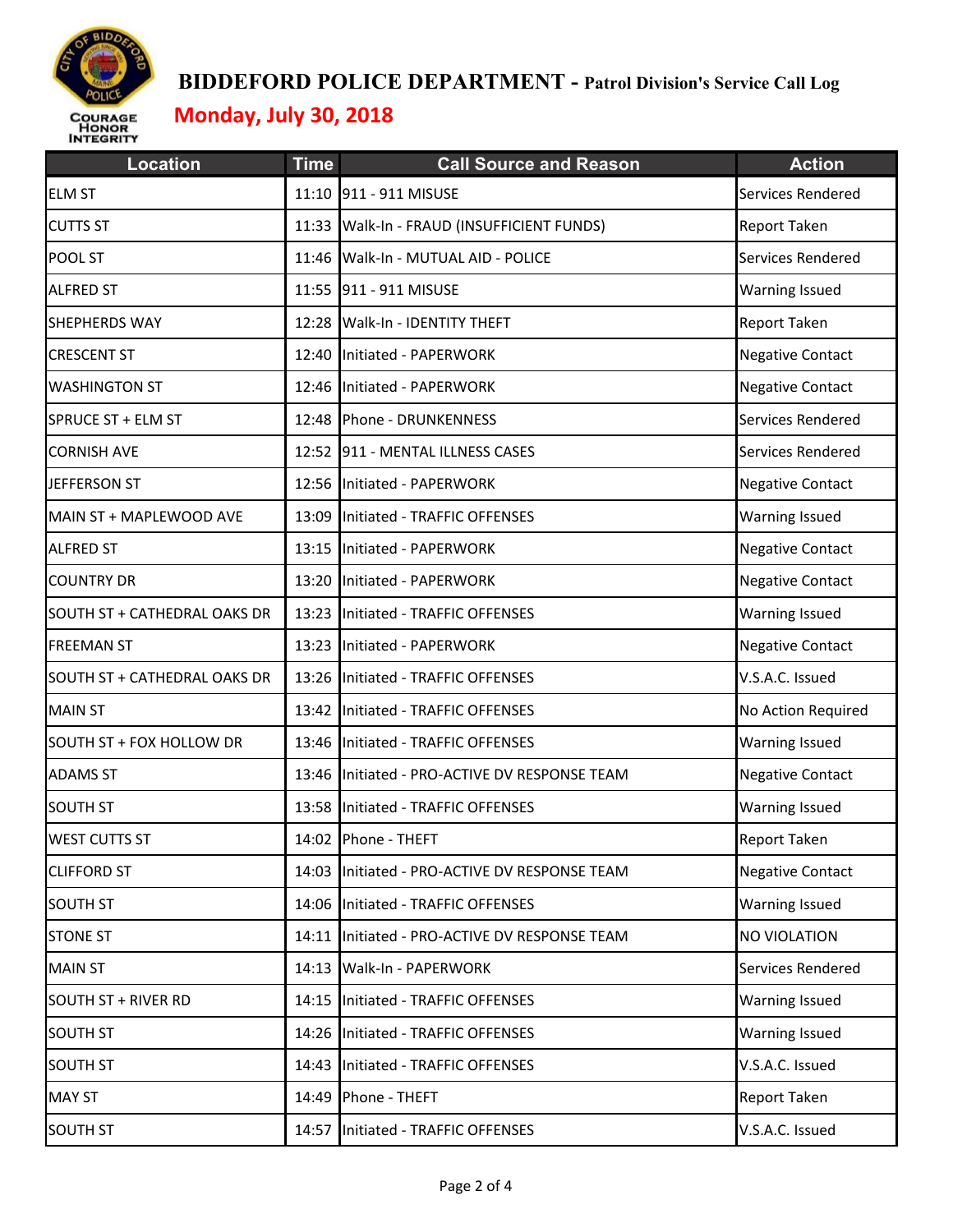

| <b>Location</b>              | <b>Time</b> | <b>Call Source and Reason</b>                                                                                                                                                                      | <b>Action</b>           |
|------------------------------|-------------|----------------------------------------------------------------------------------------------------------------------------------------------------------------------------------------------------|-------------------------|
| <b>RIVER RD</b>              |             | 15:13 Initiated - TRAFFIC OFFENSES                                                                                                                                                                 | <b>Warning Issued</b>   |
| <b>SOUTH ST + COUNTRY DR</b> |             | 15:19 Initiated - TRAFFIC OFFENSES                                                                                                                                                                 | <b>Warning Issued</b>   |
| <b>SOUTH ST</b>              |             | 15:28 Initiated - TRAFFIC OFFENSES                                                                                                                                                                 | V.S.A.C. Issued         |
| MAIN ST + RAILROAD AVE       |             | 15:31 Initiated - TRAFFIC OFFENSES                                                                                                                                                                 | V.S.A.C. Issued         |
| WEST ST + HILL ST            | 15:45       | Initiated - TRAFFIC OFFENSES                                                                                                                                                                       | <b>Warning Issued</b>   |
| <b>SACO FALLS WAY</b>        |             | 15:46 Phone - THEFT                                                                                                                                                                                | Report Taken            |
| <b>SOUTH ST + RIVER RD</b>   | 15:48       | Initiated - TRAFFIC OFFENSES                                                                                                                                                                       | <b>Warning Issued</b>   |
| <b>SOUTH ST</b>              |             | 15:53 Initiated - TRAFFIC OFFENSES                                                                                                                                                                 | <b>Warning Issued</b>   |
| <b>SOUTH ST</b>              |             | 16:00 Initiated - TRAFFIC OFFENSES                                                                                                                                                                 | <b>Warning Issued</b>   |
| <b>FRANKLIN ST</b>           |             | 16:02 Phone - ARTICLES LOST/FOUND                                                                                                                                                                  | Report Taken            |
| SOUTH ST + PRINCE PHILIP DR  |             | 16:16 Initiated - TRAFFIC OFFENSES                                                                                                                                                                 | <b>Warning Issued</b>   |
| <b>ALFRED ST</b>             | 16:23       | Walk-In - COURT ORDERED CHECK IN                                                                                                                                                                   | Services Rendered       |
| <b>SOUTH ST</b>              |             | 16:25 Initiated - TRAFFIC OFFENSES                                                                                                                                                                 | <b>Warning Issued</b>   |
| <b>ELM ST</b>                |             | 16:29 Phone - ARTICLES LOST/FOUND                                                                                                                                                                  | No Action Required      |
| <b>SOUTH ST</b>              |             | 16:35 Initiated - TRAFFIC OFFENSES                                                                                                                                                                 | V.S.A.C. Issued         |
| <b>ALFRED ST</b>             |             | 16:37 Walk-In - ARTICLES LOST/FOUND                                                                                                                                                                | No Action Required      |
| <b>SOUTH ST</b>              |             | 16:53 911 - ASSAULT                                                                                                                                                                                | Report Taken            |
| <b>SUMMER ST</b>             | 17:08       | Walk-In - VIOL OF BAIL CONDITIONS<br>Summons: TRAYES, JONATHAN STEPHEN<br>Address: KENNEBUNK, ME<br>Age: 29<br>Charges: DOMESTIC VIOLENCE TERRORIZING, PRIORS DV<br>VIOLATING CONDITION OF RELEASE | <b>Report Taken</b>     |
| <b>SOUTH ST</b>              |             | 17:24 Phone - JUVENILE OFFENSES                                                                                                                                                                    | Services Rendered       |
| <b>MAIN ST</b>               |             | 17:25 Phone - JUVENILE OFFENSES                                                                                                                                                                    | Services Rendered       |
| <b>BOULDER WAY</b>           |             | 17:38 911 - ANIMAL COMPLAINT                                                                                                                                                                       | No Action Required      |
| <b>ALFRED ST</b>             | 17:47       | Walk-In - COURT ORDERED CHECK IN                                                                                                                                                                   | Services Rendered       |
| <b>SOUTH ST</b>              |             | 18:38 Phone - SUSPICION                                                                                                                                                                            | Services Rendered       |
| <b>WEST ST</b>               | 18:43       | Phone - SUSPICION                                                                                                                                                                                  | Services Rendered       |
| <b>WEST ST</b>               |             | 18:57 911 - BURGLARY                                                                                                                                                                               | Report Taken            |
| MAIN ST + FRANKLIN ST        |             | 19:16 Initiated - ALL OTHER                                                                                                                                                                        | <b>Negative Contact</b> |
| <b>ALFRED ST</b>             |             | 19:44 Phone - PRISONER PROCESS<br>Arrest: RAYMOND, NATHAN EARL<br>Address: WINDHAM, ME                                                                                                             | Services Rendered       |